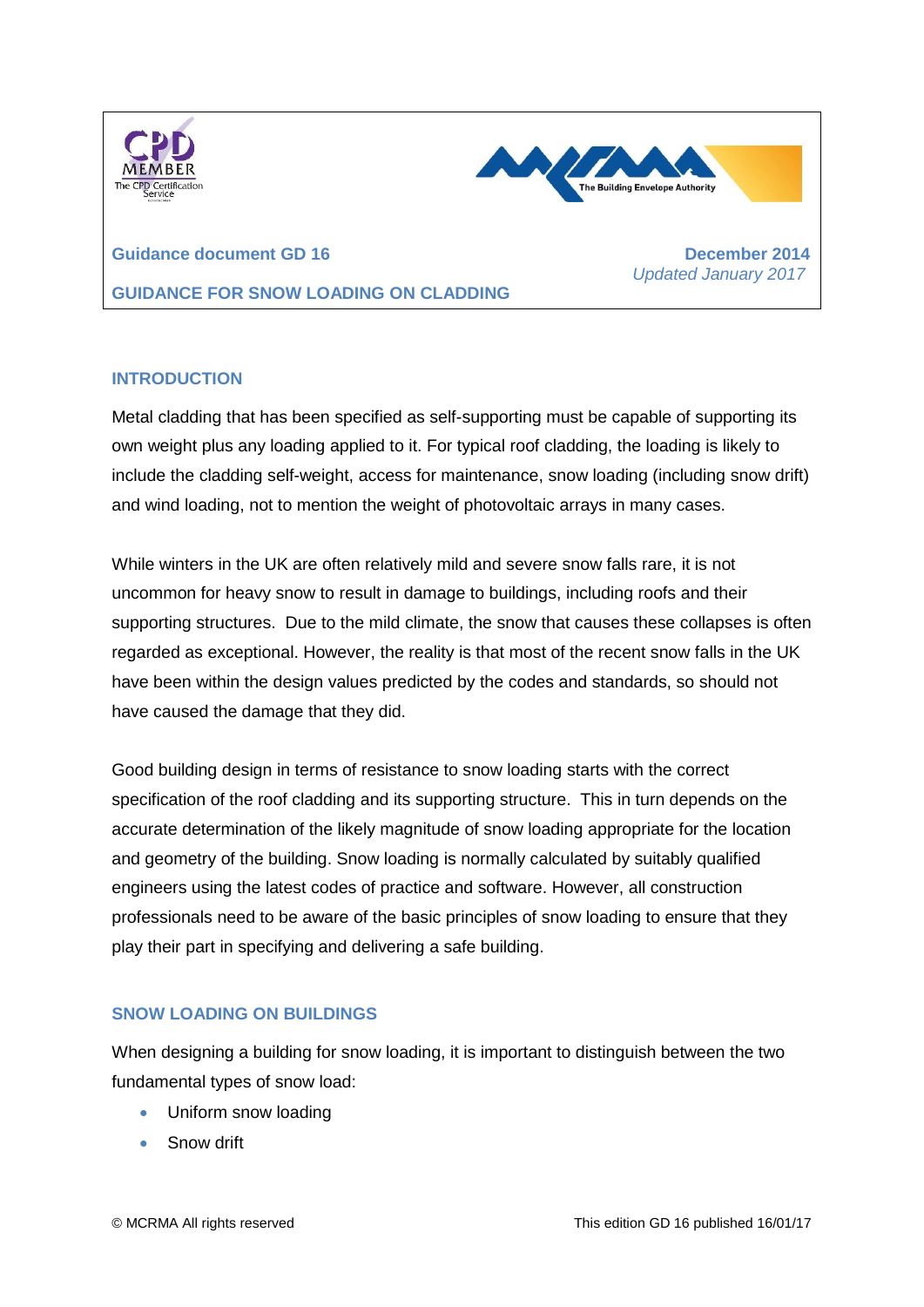Snow falling vertically onto a roof without obstructions will be distributed evenly over the whole area of the roof, giving rise to a uniformly distributed load. The intensity of this load  $(kN/m<sup>2</sup>)$  is likely to be small, but the effects may be severe due to the large area involved.

By contrast, snow drifting occurs when there are obstructions against which the snow could accumulate, such as parapets or walls. While the intensity of snow drift loading is usually much higher than uniform snow load, it is limited to a relatively small area of roof. A similar situation may arise on buildings that are susceptible to snow sliding off a neighbouring roof, causing a very high local load where it lands.

Uniform snow loading and snow drift both cause bending effects in the roof cladding and, in extreme cases, may cause structural failure of the cladding profile. The loading must ultimately be transferred to the foundations via the purlins and primary building structure, so it is essential that a safe load path is provided that permits the transfer of this load without damage to the building envelope. This means the correct specification not only of the cladding, but also the spacer system (in the case of built-up roofs), fasteners and purlin system (including anti-sag rods where required). The issue of load paths is discussed in greater detail later.

It is common practice for the structural engineer with overall responsibility for the building design to calculate the building snow loads as part of the structural design process. However, the snow loading calculated for the design of the frame may ignore high local forces experienced by small areas of the building envelope, such as those areas of roof under the deepest snow drift. (The building structural engineer is primarily interested on the total load acting on each frame, so may consider the average snow drift between frames, rather than the highest local load). It may therefore be necessary to perform snow loading calculations specifically for the building envelope in addition to those undertaken by the structural engineer.

#### **FACTORS AFFECTING SNOW LOADING**

Snow loading is dependent on several factors relating to the location of the site and the geometry of the building. For this reason, snow loading is site and building specific, so must be calculated for each new building.

**- 2 -**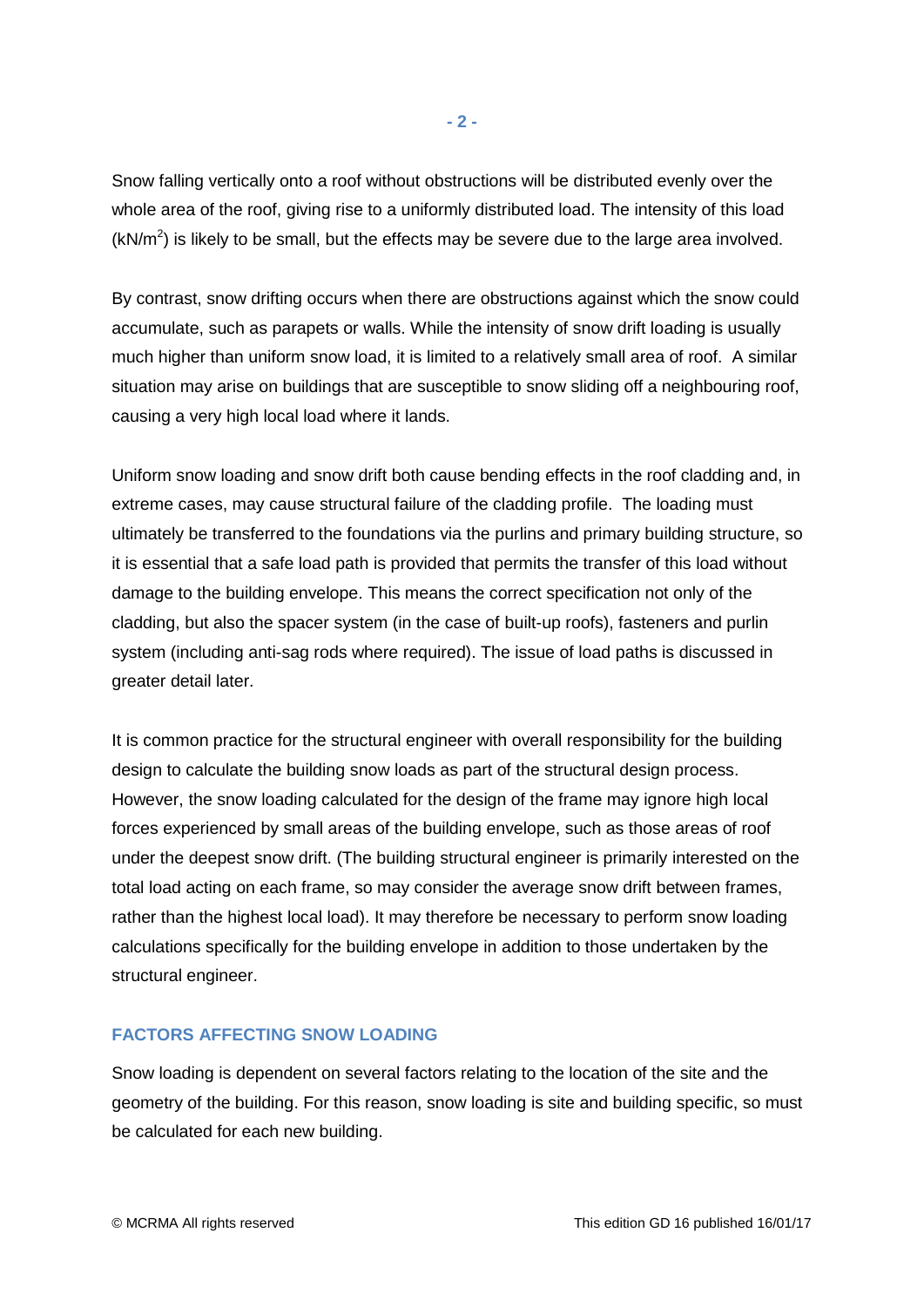Deriving the size and location of snow drift should be provided by the structural engineer and provided to the roof system specifier, be that the architect, roof system manufacturer or installer. This avoids the effects of snow drift being overlooked or wrongly calculated, and keeps those who may be specifying or tendering for work to use the same design criteria.

The main factors that influence snow load are:

- Location
- **•** Altitude
- Parapets and obstructions
- Neighbouring roofs

# **Location**

Some parts of the country are more susceptible to snowfall than others. A number of meteorological factors influence the depth and frequency of snow fall at a given location, beyond the expertise of a typical structural engineer. Fortunately, the available meteorological data has been analysed to produce simplified guidance in the form of a snow map and a simple equation to allow for site altitude.

Both are published in the National Annex to the BS EN 1991-1-3. The snow map, which has been reproduced in Figure 1, divides the country into a number of zones, according to the predicted intensity of the 1 in 50 year snow event. It should come as no surprise that the highest snow loading occurs in Scotland and eastern areas of England.

## **Altitude**

The depth of snow fall naturally increases with altitude. This is catered for in the Eurocode by a simple equation that gives site snow load in terms of site altitude and snow zone (taken from the map reproduced on page 4).

**- 3 -**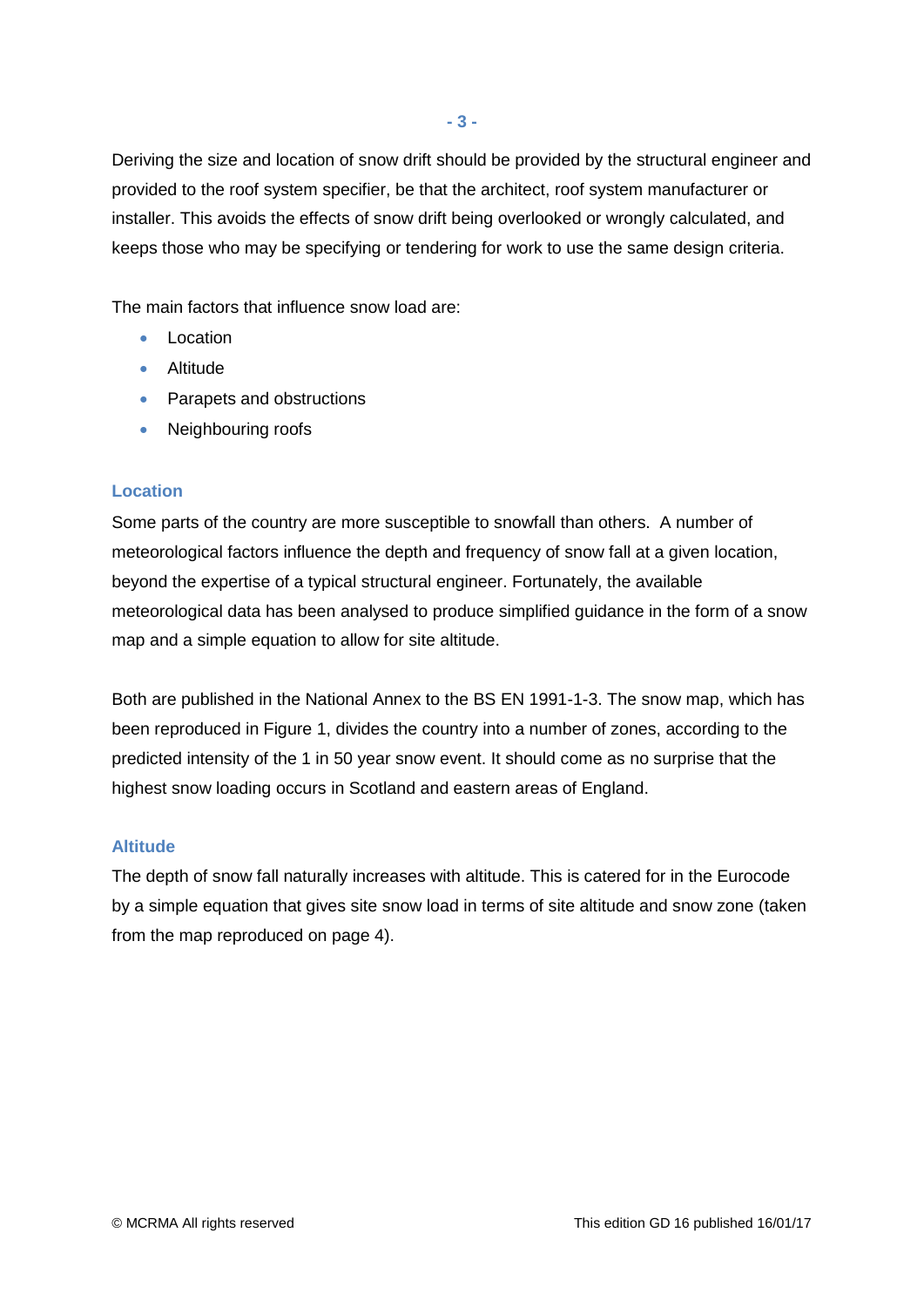

*Figure 1: Characteristic ground snow load map taken from UK NA to BS EN 1991-1-3*

#### **Parapets and obstructions**

Parapets and other obstructions against which the snow may accumulate cause snow drifts resulting in localised high snow loads well in excess of the uniform snow load. These need to be taken into account in the design of the roof cladding and its supporting structure and may require additional strengthening of the roof (for example, purlins at closer centres). Typical snow drift situations are shown in Figure 2. As with the uniform snow load, BS EN 1993-1-3 contains recommendations and guidance on calculating snow drift loads on buildings.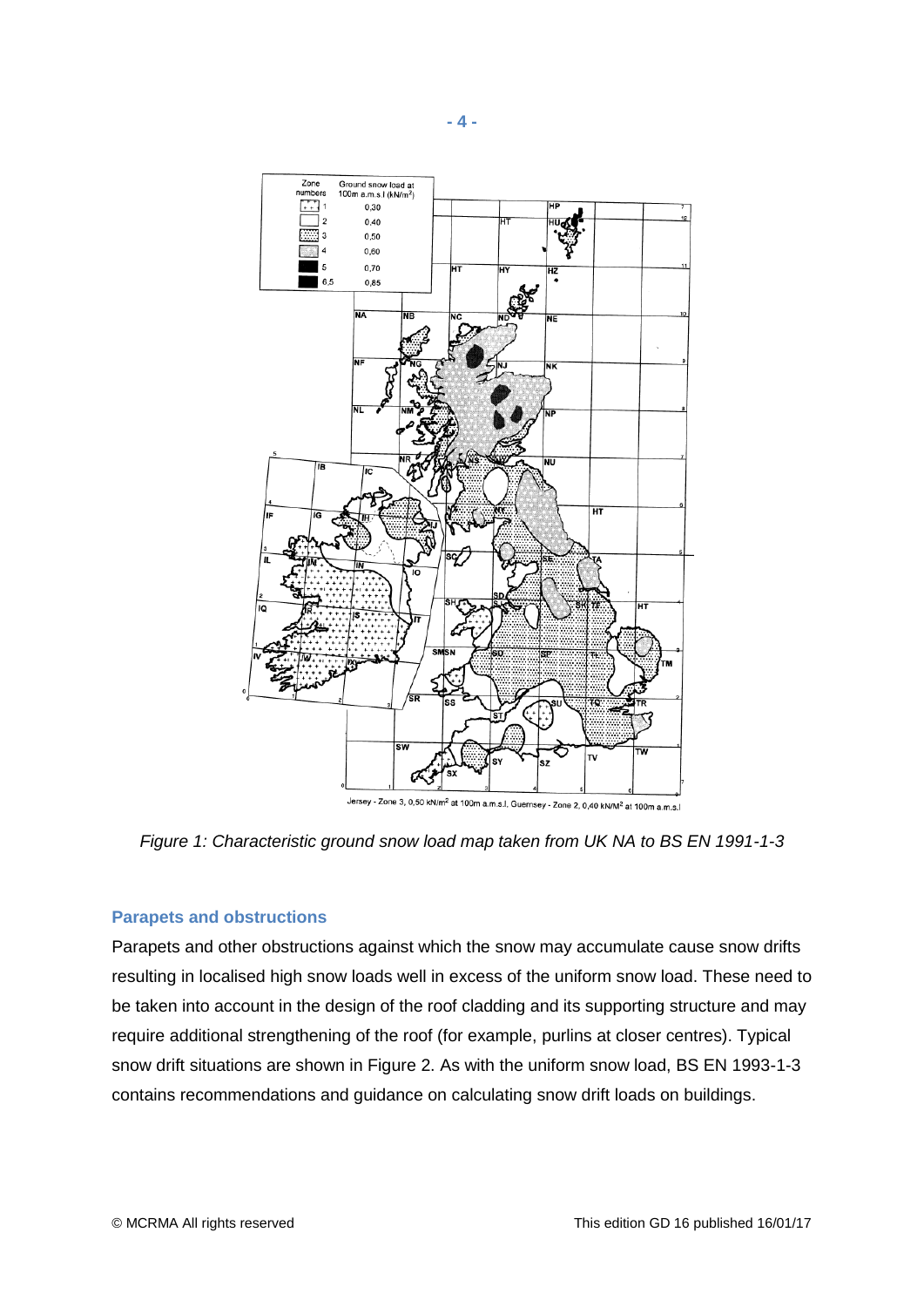

*Figure 2: Typical situations in which snow drifting may arise on a roof*

# **Neighbouring roofs**

Where a new building is erected adjacent to an existing taller one, designers should be aware of the possibility of snow falling off the higher roof onto the lower building causing local overloading of the roof cladding and supporting structure, as shown in Figure 3. In this case, the snow load will depend on the roof slope area of the taller building and the area of the lower roof onto which the snow is likely to fall (that is, the size of the heap formed on the lower roof). If there is a significant height difference between the two roofs, there is also the risk of impact loading due to the momentum of the snow as it hits the lower roof. This loading is likely to be far greater than the equivalent static load.



*Figure 3: Snow falling off a neighbouring roof*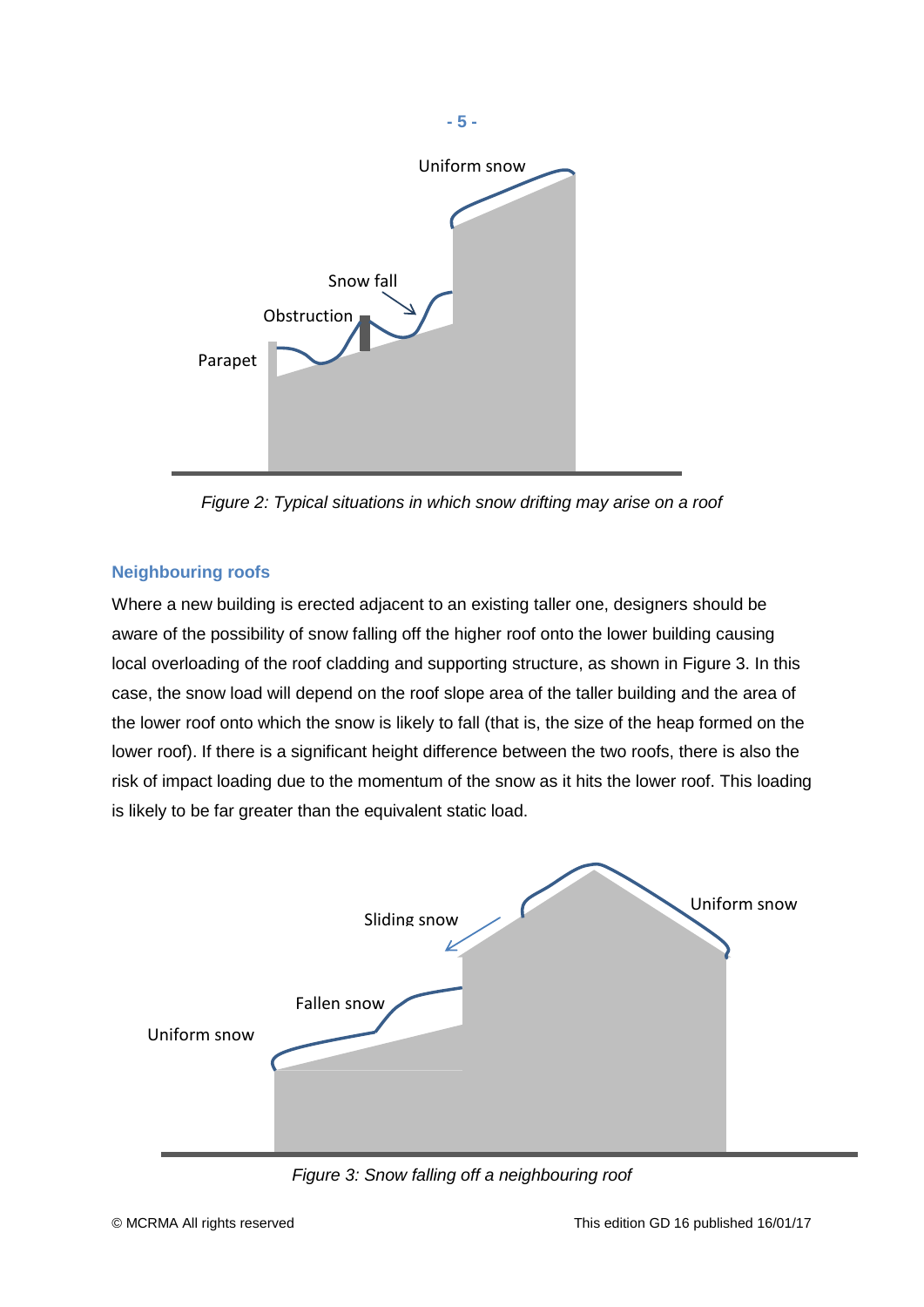## **LOAD PATHS**

The weight of the snow on a roof must ultimately be transferred safely to the building foundations through the cladding, secondary steelwork and primary frames. On flat roof buildings, all gravity loading is resisted by bending and shear in the roof deck and supporting beams. However for pitched roofs, the matter is complicated by the existence of several alternative load paths which are:

- 1 Through the spacer and along the purlin
- 2 Down slope to the eaves
- 3 Up slope to the ridge
- 4 Diaphragm action to the rafters (via brackets and purlin cleats)

These are illustrated in figure 4 below



*Figure 4: Load paths on a pitched roof*

A large proportion of the load will be carried by the cladding in bending and, in the case of a built-up roof, will be taken via the spacer system to the purlins. However, if the roof is sufficiently steep, a significant amount of load may be taken in axial tension and compression to the ridge and gutters respectively. Some load will also be taken in diaphragm action through the cladding directly to the rafters. In practice, the distribution of load between the various load paths is dependent on the relative stiffness of each path. This will depend on the stiffness of the individual components (for example, axial stiffness of the cladding compared to its bending stiffness) and the detailing of the connections and fasteners.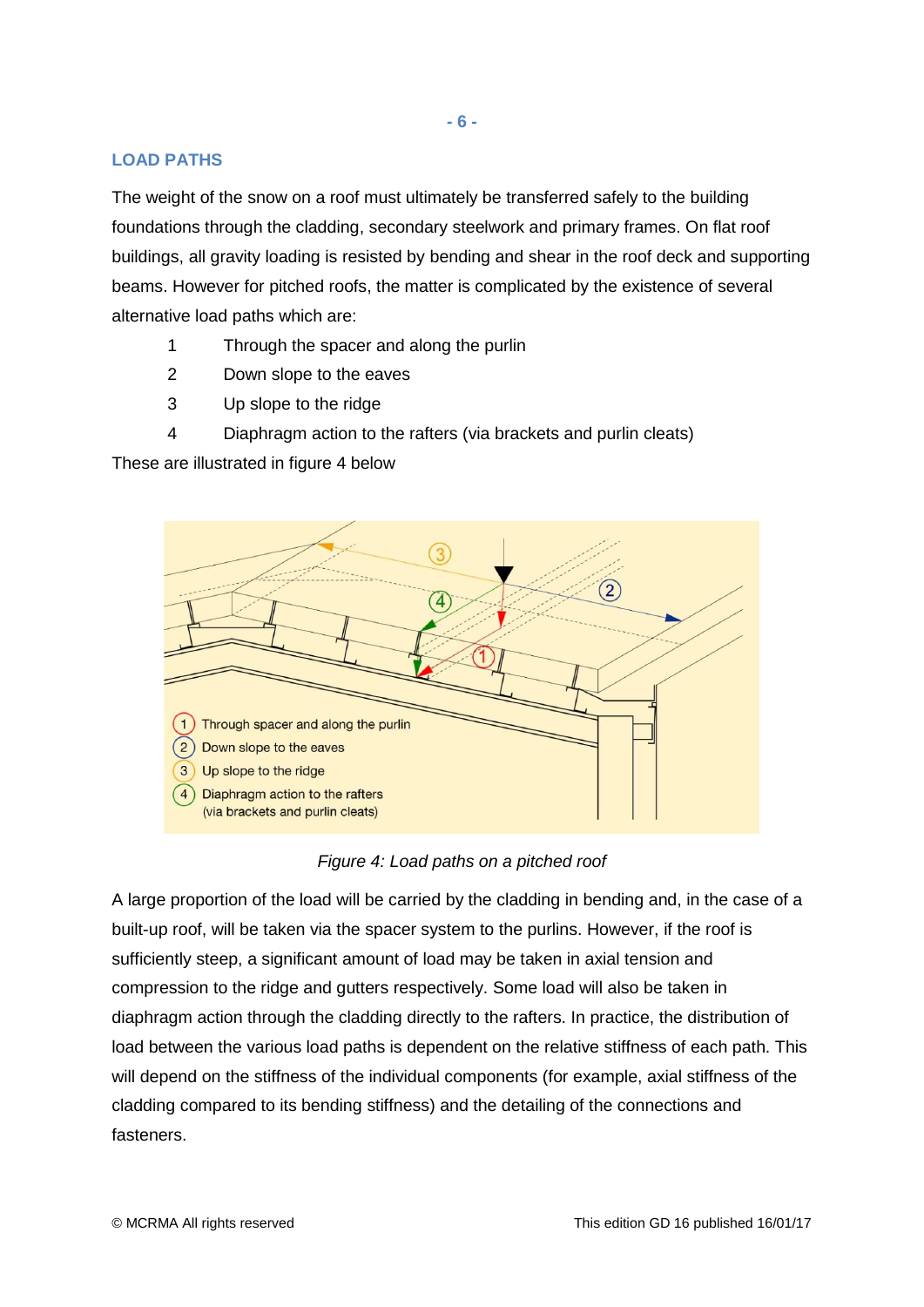#### **SNOW LOADING CALCULATIONS**

In order to specify the roof cladding correctly, it is necessary to estimate the maximum magnitude of snow loading that the building is likely to encounter over its life. This should be achieved using a recognised code of practice (British Standard or Eurocode). Until March 2010, the code of practice for snow loading in the UK was BS 6399-3, but this has since been replaced by BS EN 1991-1-3 (although the former is still widely used).The latter standard is one of the structural Eurocodes and is applicable across the European Union, although each member state has its own National Annex that must be used when designing for that country.

As noted above, the snow loading on the ground at a particular site is a function of the snow zone (see map in Figure 1) and the site altitude and is relatively straightforward to calculate. The uniformly distributed snow loading on the roof is obtained by multiplying the ground snow load by the appropriate snow load shape coefficient (see section 5.3 of BS EN 1991-1- 3 and Annex B of BS EN1991-1-3). Having calculated the uniform snow load, designers should consider whether there is a risk of snow drift due to the presence of parapets or other obstructions and should also consider the possibility of snow falling off neighbouring roofs. Where appropriate the snow drift loading should be calculated following the guidance in section 5.2(3) of BS EN 1991-1-3.

When designing to the Eurocodes, the snow loading is combined with the dead load (for example, self-weight) and any positive (downward) wind loading, all multiplied by the appropriate safety factors to give the factored loading for the roof. Access for maintenance (imposed load) is considered as a separate load case and is combined with the dead load only. This means that the snow loading must always be considered, even if it is lower in magnitude than the imposed load. By contrast, in BS 6399-3 the imposed load was treated as a minimum snow load, so designers only needed to consider the actual snow load where it exceeded this minimum value (usually 0.6 kN/m<sup>2</sup>). In both codes, snow drift loading is considered separately and is treated as an accidental load case.

**- 7 -**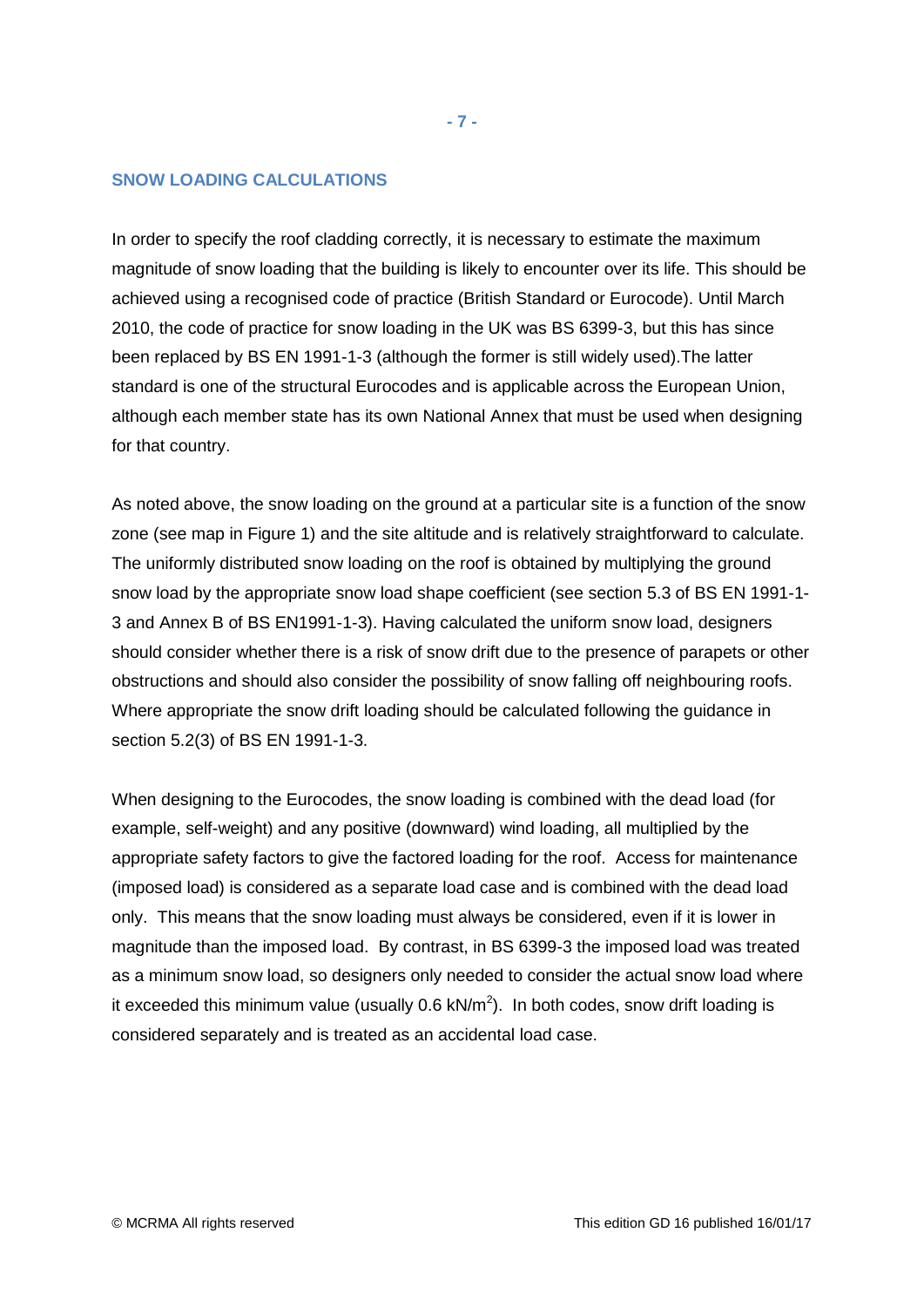BS EN 1991-1-3 aims to calculate the snow loading corresponding to the 1 in 50 year snow fall, so cladding and buildings designed to this standard should be able to withstand the typical winter weather with ease. Furthermore, when checking the ultimate resistance of cladding sheets, the design loads include a safety factor to provide an additional margin against failure.

Therefore, if designed properly, no cladding should fail due to snow loading, except in the most extreme of cases. The use of the 1 in 50 year event and safety factors does not mean that the roof is 'over designed' and should not be used as an excuse for reducing the cladding loads; the margin of safety engineered into the calculations is essential to ensure with reasonable probability that the building envelope will not fail during its design life.

Cladding manufacturers typically publish their technical data in the form of load span tables. In producing these tables, it is common practice to divide the resistance (strength) of the cladding profile by the appropriate safety factor to give a 'safe working load'. When using these tables, specifiers should compare the published resistance values against the 'unfactored' snow, downward wind and imposed loads (snow + wind as one case and imposed load as a separate case).

The spanning capability of a cladding profile is dependent on the precise geometry of the profile and the gauge and strength of the steel or aluminium from which it is made. It is therefore essential that specifiers refer to the appropriate load tables or other design data published by the manufacturer of the profile under consideration (rather than referring to tables for a similar product produced by someone else). The load tables should be produced using BS EN 1993-1-3.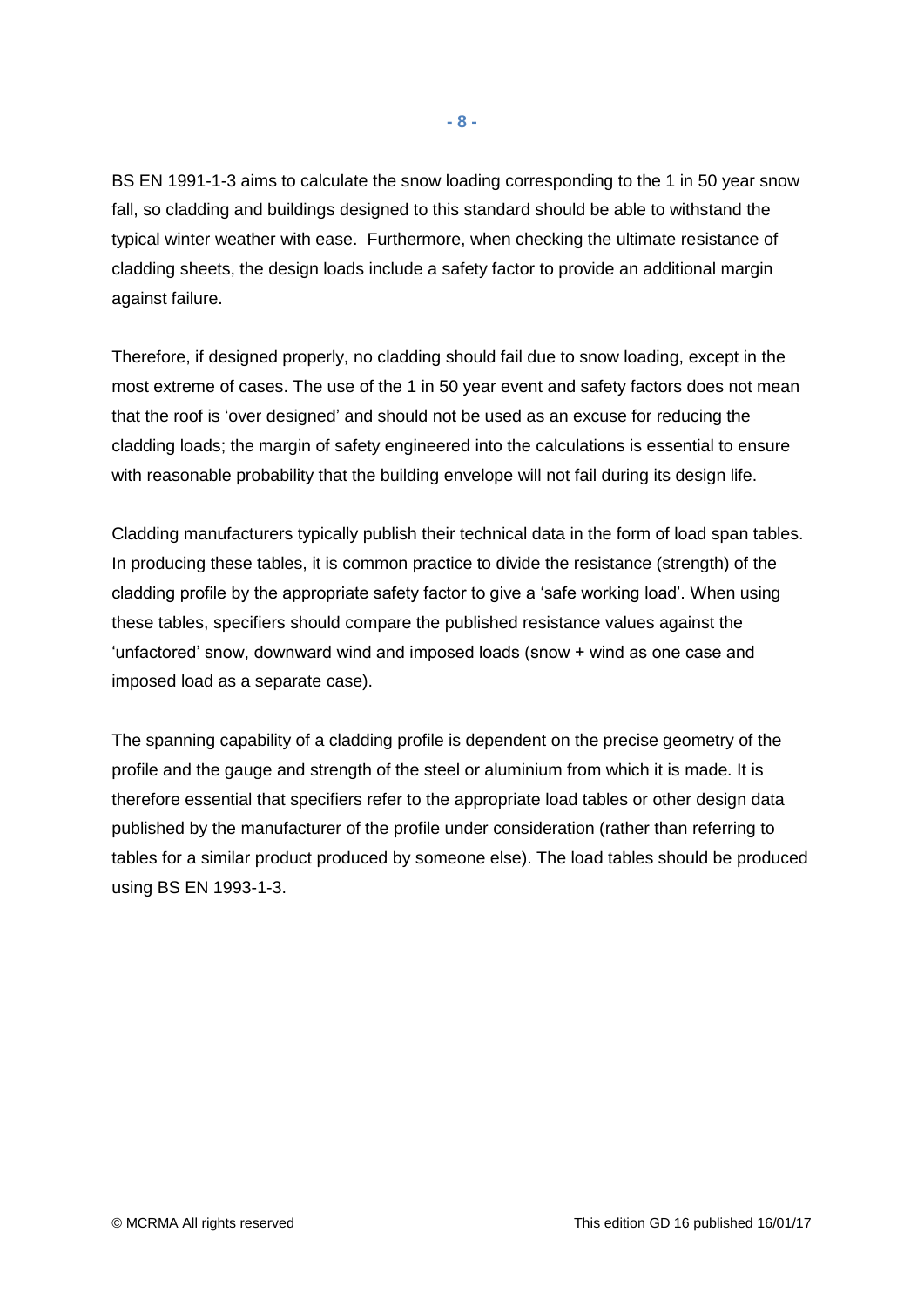#### **CONCLUSIONS**

Snow loading varies from site to site and building to building due to variations in the depth of snowfall with location and altitude and localised variations in snow load due to drifting behind parapets and other obstructions. The calculation of snow loading is less complicated than that of wind load, but is still best performed by a qualified structural engineer. If not properly accounted for, snow loading can cause significant damage to buildings. However, by following the recommended calculation procedures and specifying the cladding and supporting structure accordingly, building designers can ensure that the roofs of their buildings do not collapse due to snow loading even in the harshest of winters.

MCRMA member companies can advise on the suitability and performance of materials, systems and assemblies to ensure that the snow loading is calculated properly for every building and that the cladding and fasteners are specified accordingly. In addition, snow loading and roofing design information can be obtained from any of the independent roofing and cladding inspectors featured on the MCRMA web site at **[www.mcrma.co.uk](http://www.mcrma.co.uk/)**

## **MCRMA ONLINE CPD PROGRAMME**

This guidance document is available as an online CPD and is accredited by the CPD Certification Service. MCRMA's online CPD programme is open to anyone seeking to develop their knowledge and skills within the metal building envelope sector. Each module also offers members of professional institutions an opportunity to earn 60 minutes of credits towards their annual CPD requirement.

For more information and to take the CPD go to **[www.mcrma.co.uk/online-cpds/](http://www.mcrma.co.uk/online-cpds/)**